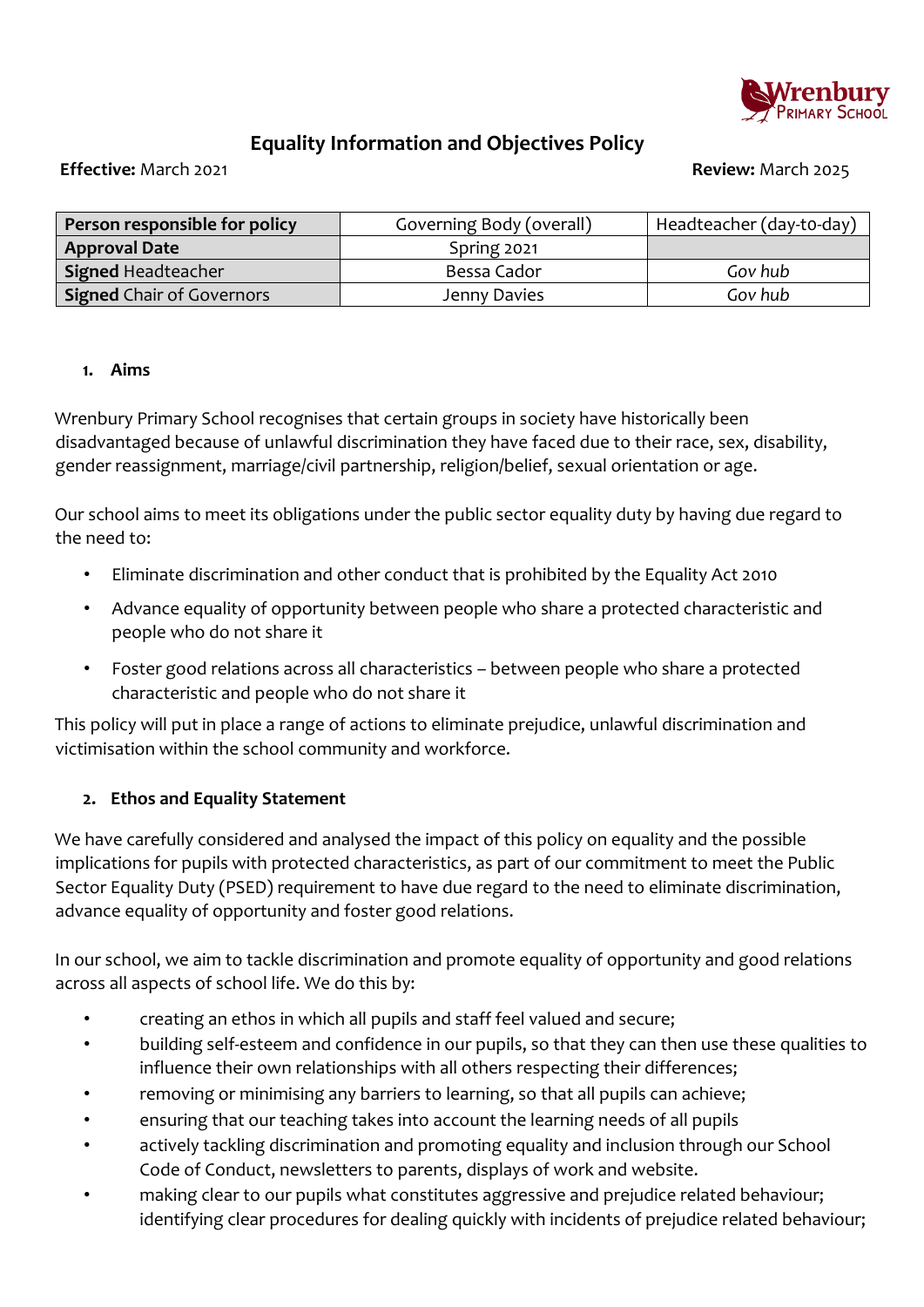• making pupils and staff confident to challenge prejudice related behaviour.

We ensure the principles listed above apply to the full range of our policies and practices, including those that are concerned with:

- pupils' progress, attainment and achievement
- pupils' personal development, welfare and well-being
- teaching styles and strategies
- admissions and attendance
- staff recruitment, retention and professional development
- care, guidance and support
- behaviour, discipline and exclusions
- working in partnership with parents, carers and guardians
- working with the wider community.

Children and all staff are encouraged to value each other and build up and maintain cooperative working relationships both within school and in the community, such relationships being based on mutual respect for each other.

## **3. Legislation and guidance**

This document meets the requirements under the following legislation:

- [The Equality Act 2010,](http://www.legislation.gov.uk/ukpga/2010/15/contents) which introduced the public sector equality duty and protects people from discrimination
- [The Equality Act 2010 \(Specific Duties\) Regulations 2011,](http://www.legislation.gov.uk/uksi/2011/2260/contents/made) which require schools to publish information to demonstrate how they are complying with the public sector equality duty and to publish equality objectives

This document is also based on Department for Education (DfE) guidance: [The Equality Act 2010 and](https://www.gov.uk/government/uploads/system/uploads/attachment_data/file/315587/Equality_Act_Advice_Final.pdf) [schools.](https://www.gov.uk/government/uploads/system/uploads/attachment_data/file/315587/Equality_Act_Advice_Final.pdf) 

This policy operates in conjunction with the following school policies:

- Admissions Policy
- Complaints Policy
- Accessibility Policy
- Special Educational Needs and Disabilities Policy
- SEND Information Report

For the purpose of this policy, the Equality Act 2010 will be referred to as 'the Act'.

The Equality Act 2010 provides a modern, single legal framework with three broad duties:

- Eliminate discrimination
- Advance equality of opportunity
- Foster good relations

The school fully understands the principles of the Act and the work needed to ensure that those with protected characteristics are not discriminated against and are given equal opportunities. Protected characteristics, under the Act, are as follows: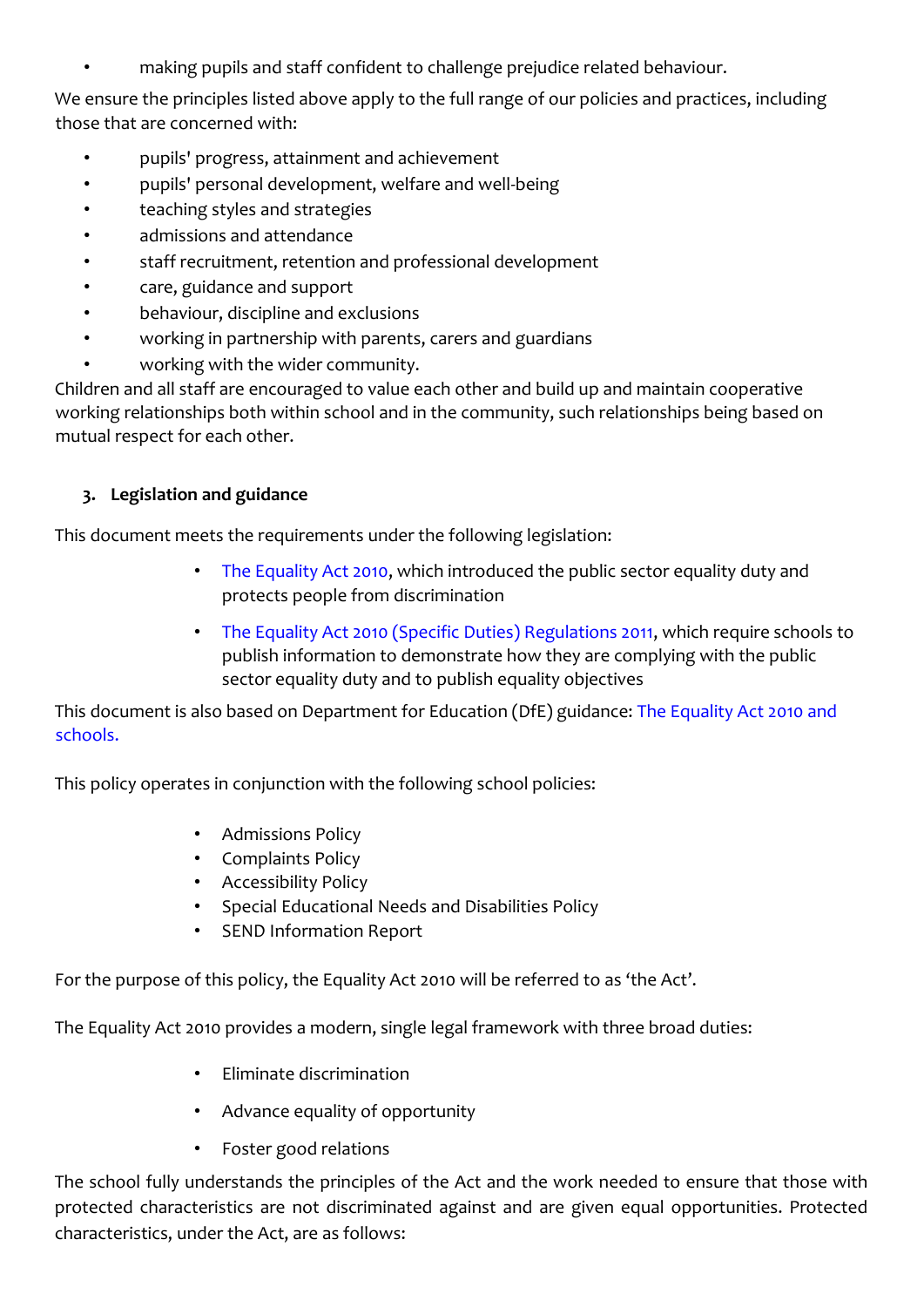- Age
- Disability
- Race, colour, nationality or ethnicity
- Sex
- Gender reassignment
- Maternity and pregnancy
- Religion and belief
- Sexual orientation
- Marriage and civil partnership

The Act makes it unlawful for the responsible body of a school to discriminate against, harass or victimise a pupil or potential pupil:

- In relation to admissions.
- In the way it provides education for pupils.
- In the way it provides pupils access to any benefit, facility or service.
- By excluding a pupil or subjecting them to any other detriment.

The responsible body for the school is the Governing Body.

The school's liability not to discriminate, harass or victimise does not end when a pupil has left the school, but will apply to subsequent actions connected to the previous relationship between school and pupil, such as the provision of references on former pupils or access to "old pupils" communications and activities.

The school will promote equality of opportunity for all staff and job applicants.

## **4. Guiding Principles**

In fulfilling the legal obligations cited above, we are guided by seven principles:

## **Principle 1: All learners are of equal value.**

We see all learners and potential learners, and their parents, as of equal value, regardless of any protected characteristic*.* 

## **Principle 2: We recognise and respect difference.**

Treating people equally can mean treating them differently. Our policies, procedures and activities will not discriminate but must nevertheless take account of differences in life-experience, outlook and background, and in the kinds of barriers and disadvantages which people may face in relation to any protected characteristic.

## **Principle 3: We foster positive attitudes and relationships, and a shared sense of cohesion and belonging.**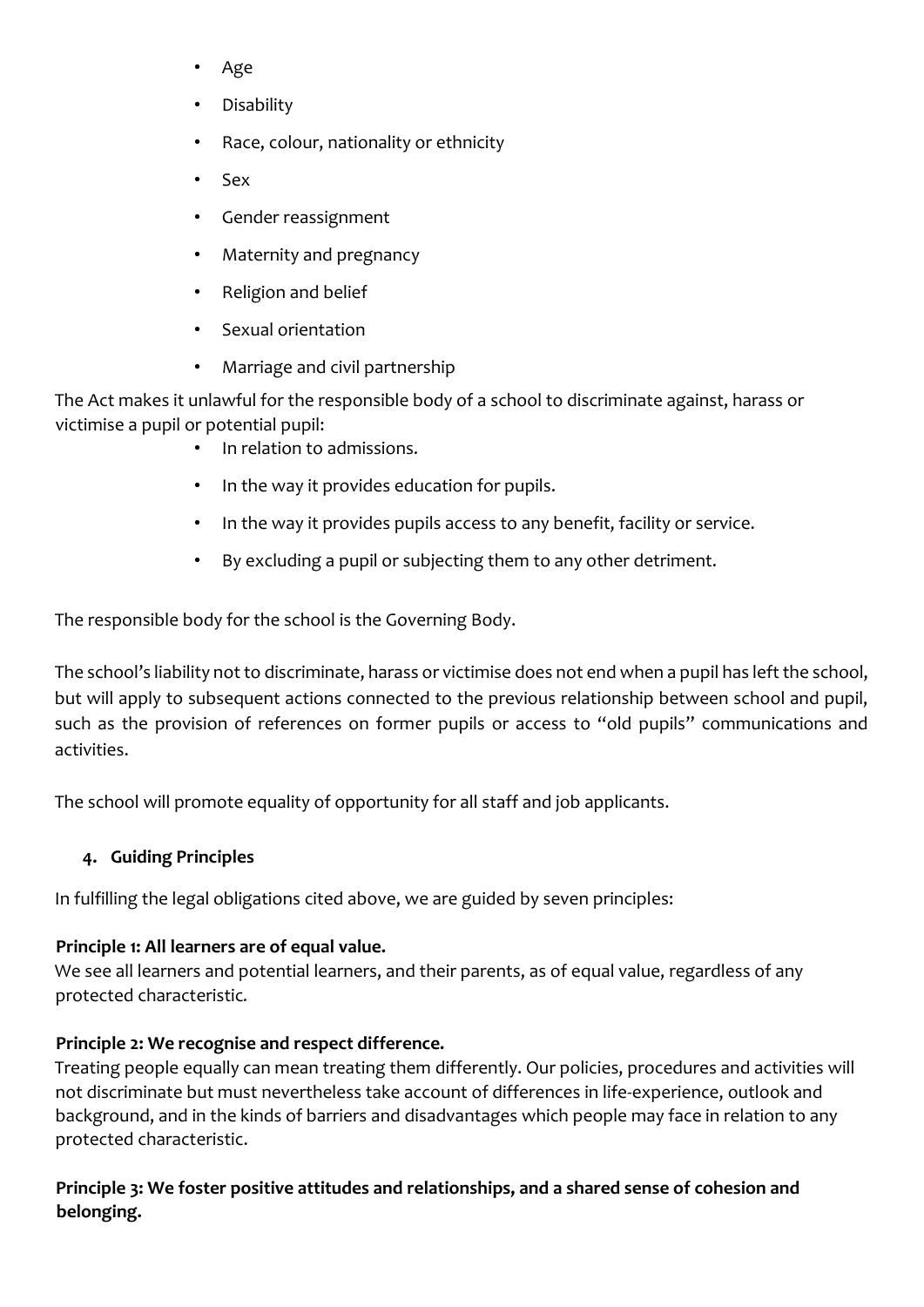We foster positive attitudes and relationships, a shared sense of cohesion and belonging, and ensure this is promoted in our policies, procedures and activities.

Policies and programmes promote:

- positive attitudes and interactions
- mutual respect and good relations
- an absence of harassment or prejudice-related bullying between people of different ability, background, gender or cultural identity

The school will promote race equality and have due regard to eliminating unlawful racial discrimination, promoting equality of opportunity and good relations between people of different racial groups.

The school will promote disability equality, ensuring equality of opportunity, eliminating unlawful discrimination and disability-related harassment and encouraging participation by disabled people in public life.

The school will promote gender equality by eliminating unlawful discrimination and harassment, and promote the equality of opportunity between men and women, girls and boys.

Transgender people are explicitly covered by the PSED. For the purposes of this policy, the term 'transgender' refers to an individual whose gender expression or identity is different from that traditionally associated with the sex they were assigned at birth.

The school will respect the confidentiality of those seeking gender reassignment and will provide a supportive environment within the community.

The school is opposed to all forms of prejudice and recognises that children and young people who experience any form of prejudice-related discrimination may fare less well in the education system.

**Principle 4: We observe good equalities practice in staff recruitment, retention and development.** The school observes good equalities practice in staff recruitment, retention and development, and ensures that all policies and procedures benefit all employees and potential employees regardless of any protected characteristic, and with full respect for legal rights relating to pregnancy and maternity. Steps are taken to positively promote equality, especially where there is evidence of inequality.

The school will ensure that staff are aware of their responsibilities, given necessary training and support, and report progress to the Governing Body.

The school will ensure that all staff comply with the appropriate equality legislation and regulations.

# **Principle 5: We aim to reduce and remove inequalities and barriers that already exist.**

In addition to avoiding or minimising possible negative impacts of policies and programmes, we take opportunities to maximise positive impacts by addressing, reducing and removing inequalities and barriers that already exist between people of different ability, background, gender or cultural identity

We ensure staff promote an inclusive and collaborative ethos in the school, challenging inappropriate language and behaviour, responding appropriately to incidents of discrimination and harassment, and showing appropriate support for pupils with additional needs, maintaining a good level of awareness of issues surrounding equality.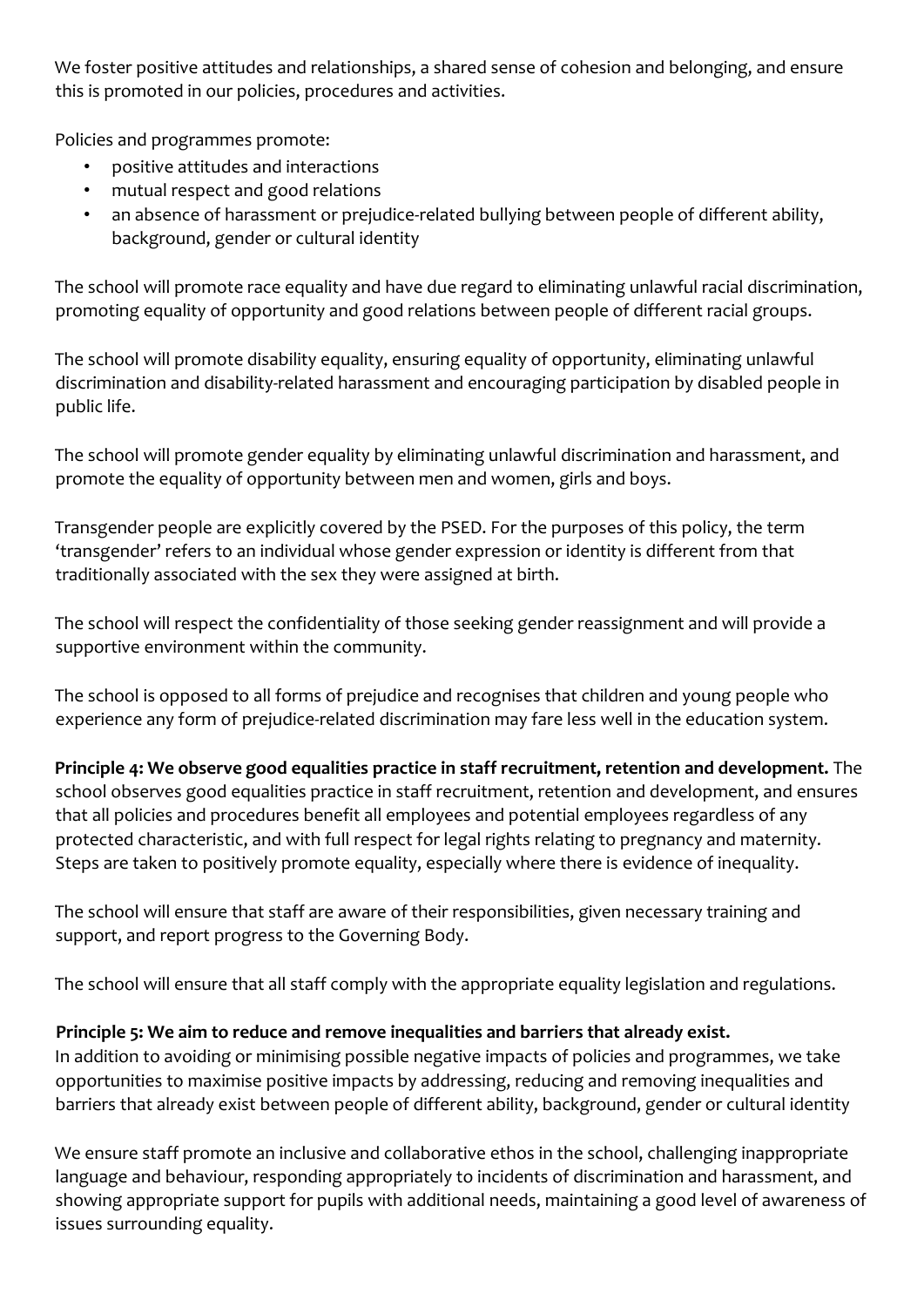## **Principle 6: We consult and involve widely.**

The school endeavours to consult widely within the community to address any concerns that may be raised. This is completed through annual surveys, formal and informal parent meetings and consultation with external agencies.

#### **Principle 7: Society as a whole should benefit.**

The school ensures that policies, procedures and activities benefit society as a whole, both locally and nationally, by fostering greater social cohesion, and greater participation in the public life of everyone, regardless of any protected characteristic.

In addition to these guiding principles, as not already mentioned, the school will:

Ensure that the recording and reporting of equality and diversity is sufficiently scrutinised.

#### **5. Roles and responsibilities**

The Governing Body is responsible for ensuring that the school complies with legislation, and that this policy and its related procedures and action plans are implemented. A member of the Governing Body has a watching brief regarding the implementation of this policy. The Headteacher is responsible for implementing the policy, for ensuring that all staff are aware of their responsibilities and are given appropriate training and support and for taking appropriate action in any cases of unlawful discrimination.

The Headteacher has day-to-day responsibility for co-ordinating implementation of the policy.

| School    | Responsibility |
|-----------|----------------|
| Community |                |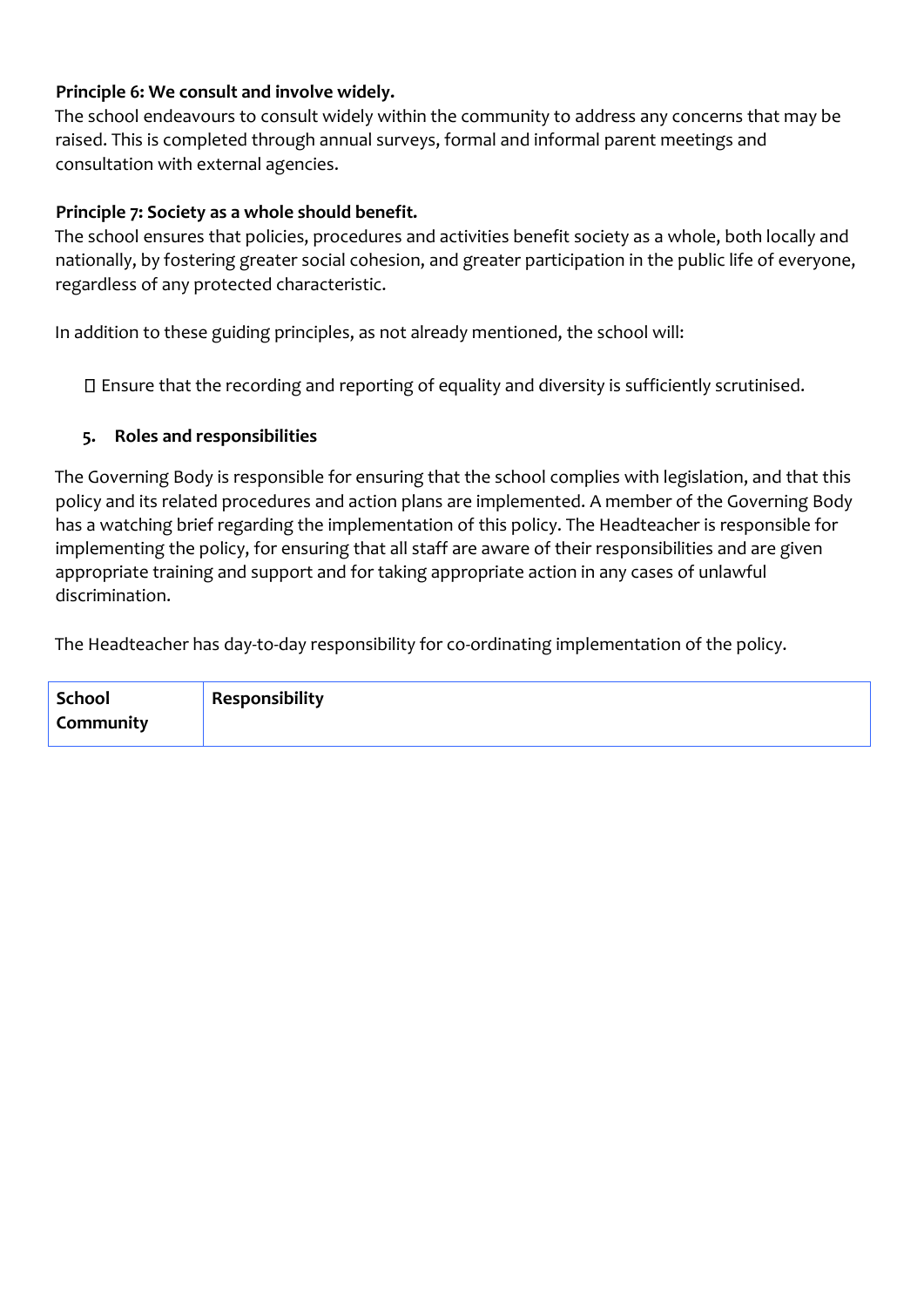| Governing Body | The Governing Body will:                                                                                                                                                                                                                                      |
|----------------|---------------------------------------------------------------------------------------------------------------------------------------------------------------------------------------------------------------------------------------------------------------|
|                | Ensure that the equality information and objectives as set out in this<br>statement are published and communicated throughout the school,<br>including to staff, pupils and parents, and that they are reviewed and<br>updated at least once every four years |
|                | Delegate responsibility for monitoring the achievement of the objectives on<br>$\bullet$<br>a daily basis to the headteacher                                                                                                                                  |
|                | Ensure that the school complies with the appropriate equality legislation<br>$\bullet$<br>and regulations.                                                                                                                                                    |
|                | Ensure that the school's policies and procedures are developed and<br>$\bullet$<br>implemented with appropriate equality impact assessments informing<br>future plans.                                                                                        |
|                | Ensure equal opportunities in its staff recruitment and promotion practices,<br>$\bullet$<br>professional development programmes and in membership of the<br>governing board.                                                                                 |
|                | Provide information in appropriate and accessible formats.<br>$\bullet$                                                                                                                                                                                       |
|                | Ensure that the necessary disciplinary measures are in place to enforce this<br>policy.                                                                                                                                                                       |
|                | The equality link governor will                                                                                                                                                                                                                               |
|                | Meet with the designated member of staff for equality annually, and other<br>$\bullet$<br>relevant staff members, to discuss any issues and how these are being<br>addressed                                                                                  |
|                | Ensure they're familiar with all relevant legislation and the contents of this<br>$\bullet$<br>document                                                                                                                                                       |
|                | Attend appropriate equality and diversity training<br>$\bullet$                                                                                                                                                                                               |
|                | Report back to the full governing board regarding any issues                                                                                                                                                                                                  |
| Headteacher    | The Headteacher will:                                                                                                                                                                                                                                         |
|                | Promote knowledge and understanding of the equality objectives amongst<br>staff and pupils                                                                                                                                                                    |
|                | Monitor success in achieving the objectives and report back to governors<br>$\bullet$                                                                                                                                                                         |
|                | Ensure that all staff members receive the appropriate equality and diversity<br>$\bullet$<br>training as part of their induction and CPD.                                                                                                                     |
|                | Ensure that all parents, visitors and contractors are aware of, and comply<br>٠<br>with, the provisions of this policy.                                                                                                                                       |
|                | Actively challenge and take appropriate action in any case of discriminatory<br>practice.                                                                                                                                                                     |
|                | Address any reported incidents of harassment or bullying in line with DfE<br>guidance.                                                                                                                                                                        |
|                | Meet with the equality link governor annually to raise and discuss any issues<br>Rebecca Charlesworth, the school's Senco will:                                                                                                                               |
|                | Support the Headteacher in promoting knowledge and understanding of<br>the equality objectives amongst staff and pupils                                                                                                                                       |
|                | Support the Headteacher in identifying any staff training needs, and deliver<br>training as necessary                                                                                                                                                         |
|                | All school staff are expected to have regard to this document and to work to                                                                                                                                                                                  |
|                | achieve the objectives as set out in section 10                                                                                                                                                                                                               |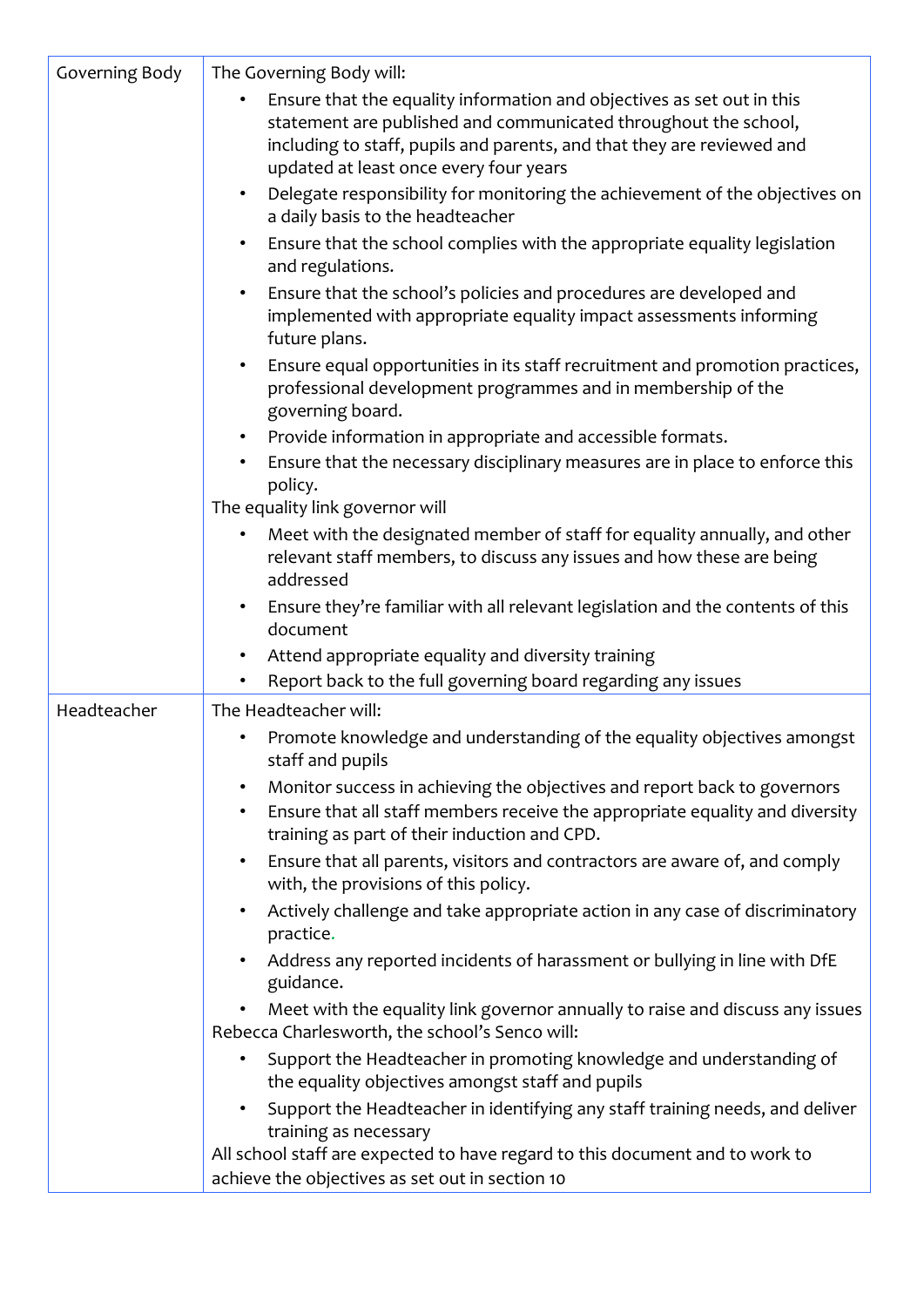| <b>School</b>                             | Responsibility                                                                                                                                                                                                                                                                                                                                                                                                                                                                                                                                                                                                  |
|-------------------------------------------|-----------------------------------------------------------------------------------------------------------------------------------------------------------------------------------------------------------------------------------------------------------------------------------------------------------------------------------------------------------------------------------------------------------------------------------------------------------------------------------------------------------------------------------------------------------------------------------------------------------------|
| Community                                 |                                                                                                                                                                                                                                                                                                                                                                                                                                                                                                                                                                                                                 |
| Teaching &<br>NonTeaching<br><b>Staff</b> | Be mindful of any incidents of harassment or bullying in the school.<br>$\bullet$<br>Address any minor issues of harassment or bullying and report any major<br>breaches of the policy to the Head of School.<br>Identify and challenge bias and stereotyping within the curriculum and the<br>$\bullet$<br>school's culture.<br>Promote equality and good relations, and not harass or discriminate in any<br>way.<br>Monitor pupils' progress and academic needs to ensure the appropriate<br>support is in place.<br>Keep up-to-date with equality legislation and its application by attending<br>$\bullet$ |
|                                           | the appropriate training.                                                                                                                                                                                                                                                                                                                                                                                                                                                                                                                                                                                       |
| Parents                                   | Not discriminate or harass any other pupil, family or staff member of the<br>$\bullet$<br>school community                                                                                                                                                                                                                                                                                                                                                                                                                                                                                                      |
|                                           | Actively encourage equality and diversity in the school by contributing their<br>$\bullet$<br>cultural experiences and values, informing the Governing Body of actions<br>that can be taken, and by supporting and challenging the school to<br>achievement the commitment set out in this policy                                                                                                                                                                                                                                                                                                               |
|                                           | Report any incidences of bullying or harassment, whether to themselves or<br>$\bullet$<br>to others, to the head of year or to another member of staff.                                                                                                                                                                                                                                                                                                                                                                                                                                                         |
|                                           | Abide by all the school's equality and diversity policies, procedures and<br>codes.                                                                                                                                                                                                                                                                                                                                                                                                                                                                                                                             |
| Pupils                                    | Not discriminate or harass any other pupil or staff member.<br>$\bullet$                                                                                                                                                                                                                                                                                                                                                                                                                                                                                                                                        |
|                                           | Actively encourage equality and diversity in the school by contributing their<br>$\bullet$<br>cultural experiences and values.                                                                                                                                                                                                                                                                                                                                                                                                                                                                                  |
|                                           | Report any incidences of bullying or harassment, whether to themselves or<br>to others, to the Headteacher or to another member of staff.                                                                                                                                                                                                                                                                                                                                                                                                                                                                       |
|                                           | Abide by all the school's equality and diversity policies, procedures and<br>codes.                                                                                                                                                                                                                                                                                                                                                                                                                                                                                                                             |
| Local Community<br>Members                | Take an active part in identifying barriers for the school community and in<br>informing the Governing Body of actions that can be taken to eradicate<br>these                                                                                                                                                                                                                                                                                                                                                                                                                                                  |
|                                           | Take an active role in supporting and challenging the school to achieve the<br>٠<br>commitment made to the school community in tackling inequality and<br>achieving equality of opportunity for all.                                                                                                                                                                                                                                                                                                                                                                                                            |

The school will have an equality page on its website, in order to demonstrate how it is complying with the PSED in the Equality Act 2010, and advancing equality of opportunity.

# **6. Eliminating discrimination**

The school is aware of its obligations under the Equality Act 2010 and complies with non-discrimination provisions.

Where relevant, our policies include reference to the importance of avoiding discrimination and other prohibited conduct.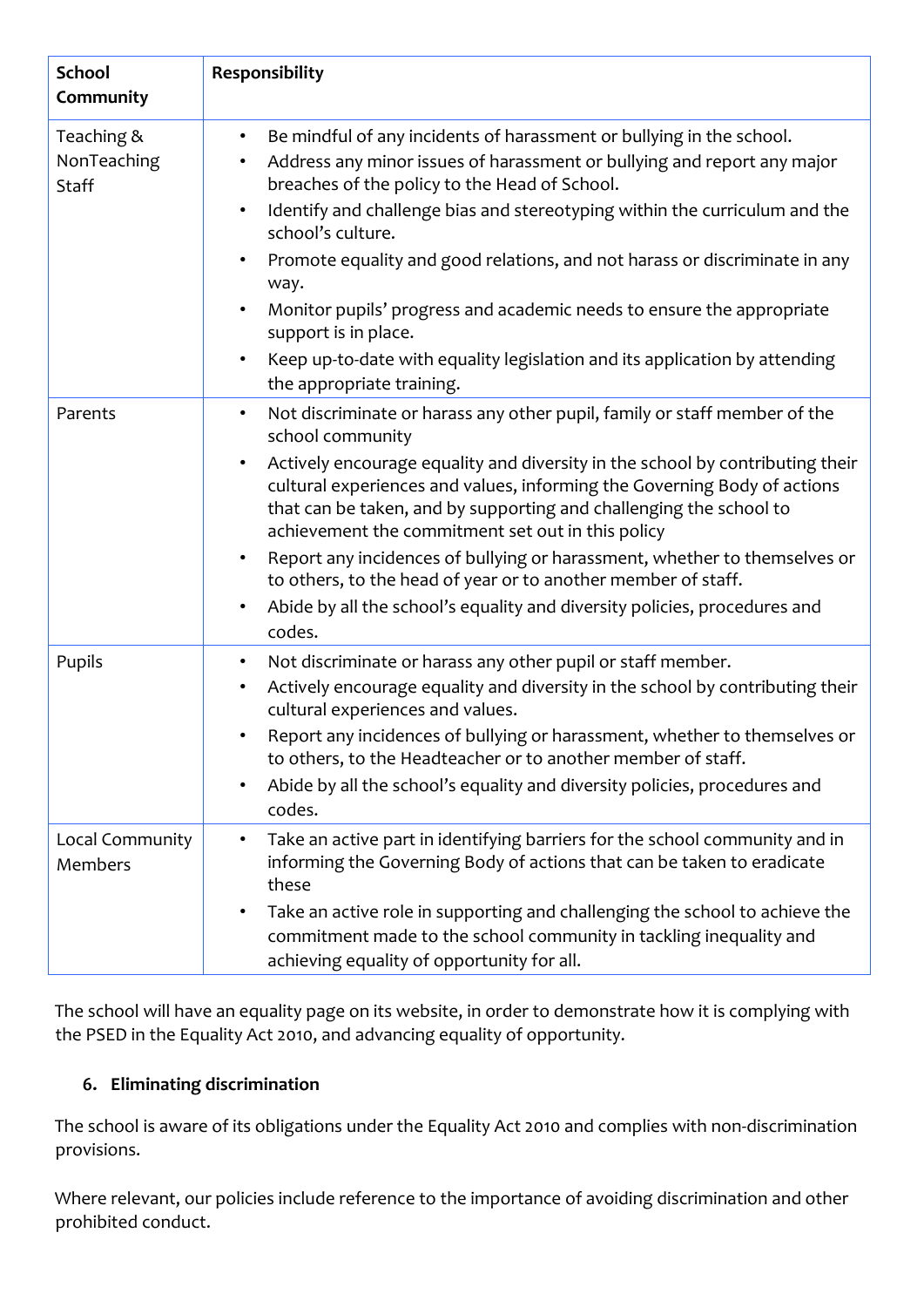Staff and governors are regularly reminded of their responsibilities under the Equality Act, for example during meetings. Where this has been discussed during a meeting it is recorded in the meeting minutes.

New staff receive training on the Equality Act as part of their induction, and all staff receive refresher training every September.

The school has a designated member of staff for monitoring equality issues – Bessa Cador, Headteacher, and an equality link governor. They regularly liaise regarding any issues and make senior leaders and governors aware of these as appropriate.

# **7. Advancing equality of opportunity**

As set out in the DfE guidance on the Equality Act, the school aims to advance equality of opportunity by:

- Removing or minimising disadvantages suffered by people which are connected to a particular characteristic they have (e.g. pupils with disabilities, or gay pupils who are being subjected to homophobic bullying)
- Taking steps to meet the particular needs of people who have a particular characteristic (e.g. enabling Muslim pupils to pray at prescribed times)
- Encouraging people who have a particular characteristic to participate fully in any activities (e.g. encouraging all pupils to be involved in the full range of school societies)

In fulfilling this aspect of the duty, the school will:

- Due to the small numbers, the school does not publish attainment data showing how pupils with different characteristics are performing as this could make them identifiable. But will:
- Analyse the above data to determine strengths and areas for improvement, implement actions in response and publish this information
- Make evidence available identifying improvements for specific groups (e.g. declines in incidents of homophobic or transphobic bullying)

The school will consult with stakeholders to establish equality objectives and draw up a plan based on information collected on protected groups and accessibility planning.

Equality objectives will be published at least every four years commencing on the date of the last publication.

Bullying and prejudice will be carefully monitored and dealt with accordingly.

# **8. Fostering good relations**

The school aims to foster good relations between those who share a protected characteristic and those who do not share it by:

- Ensuring our ethos 'We all matter' permeates all our work in school and our wider community
- Promoting tolerance, friendship and understanding of a range of religions and cultures through different aspects of our curriculum. This includes teaching in RE, citizenship and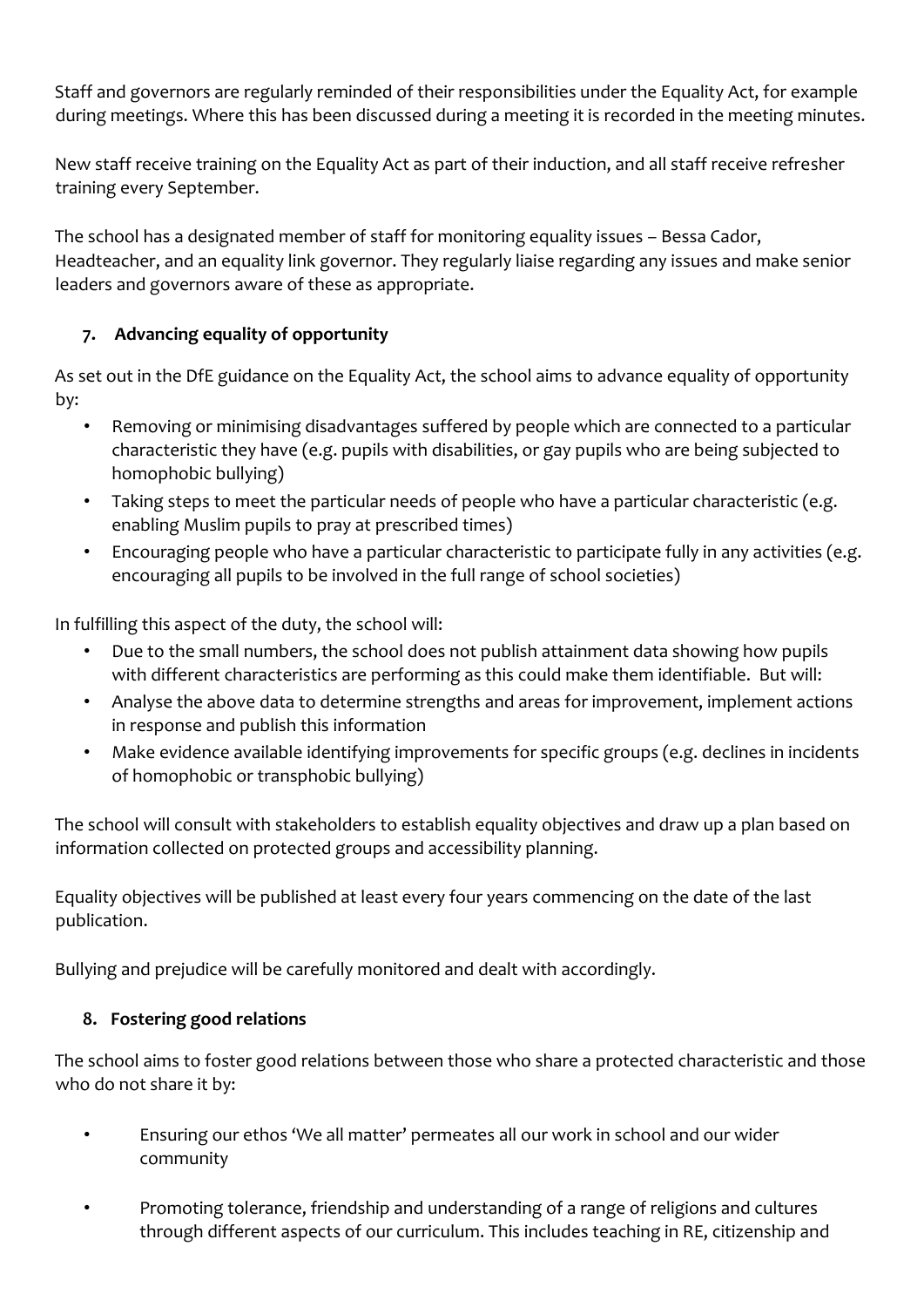personal, social, health and economic (PSHE) education, but also activities in other curriculum areas. For example, as part of teaching and learning in English/reading, pupils will be introduced to literature from a range of cultures

- Holding assemblies dealing with relevant issues. Pupils will be encouraged to take a lead in such assemblies and we will also invite external speakers to contribute
- Working with our local community. This includes inviting leaders of local groups to speak with our pupils, and organising school trips and activities based around the local community
- Encouraging and implementing initiatives to deal with any tensions that may exist between different groups of pupils within the school. All pupils are encouraged to participate in the school's activities, such as sports clubs.
- Developing links with people and groups who have specialist knowledge about particular characteristics, which can help inform and develop our approach.

## **9. Equality considerations in decision-making**

The school ensures it has due regard to equality considerations whenever significant decisions are made.

The school always considers the impact of significant decisions on particular groups.

| Objective 1                                  | To monitor the Curriculum to ensure that this results in good outcomes for pupils<br>within our vulnerable groups (particularly those working below age related that are<br>pupil premium / SEND)                                                                                                                                                                                                             |
|----------------------------------------------|---------------------------------------------------------------------------------------------------------------------------------------------------------------------------------------------------------------------------------------------------------------------------------------------------------------------------------------------------------------------------------------------------------------|
| Why we have<br>chosen this<br>objective:     | We want to ensure that this is relevant, appropriate and provides secure opportunities<br>for pupils in vulnerable groups to succeed (e.g. pupils with PP / SEND)                                                                                                                                                                                                                                             |
| To achieve this<br>objective, we plan<br>to: | SLT closely monitor the impact of the curriculum over academic year 2020 -21<br>(and beyond) with a definite focus on how it meets the needs of pupils in<br>vulnerable groups e.g. SEND / those working below expectation within pupil<br>premium group<br>Reduce barriers to learning<br>Track progress closely<br>Adapt curriculum as necessary to ensure good outcomes                                    |
| <b>Success Criteria:</b>                     | Curriculum Review identifies how the curriculum meets the needs of pupils<br>working below expectation, pupil premium children and in particular pupils<br>with SEND<br>Insight Tracker is able to better monitor and analyse the progress and<br>attainment for pupils working below age related / pupil premium / SEND /<br>Senior leaders are sure that the curriculum fully meets the needs of all pupils |

### **10. Equality objectives**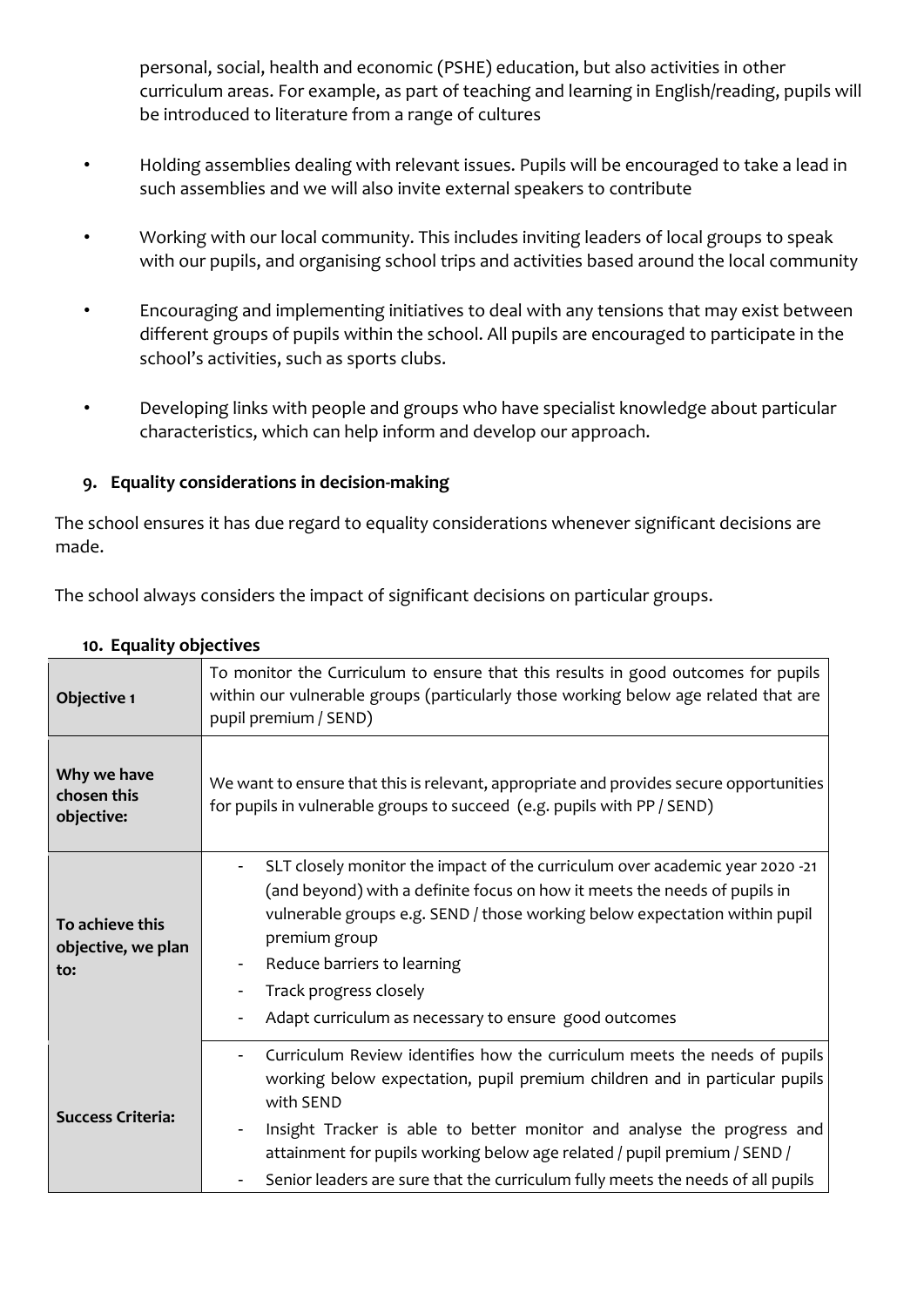| Timescales:                                         | By July 2023<br>$\sim$ |
|-----------------------------------------------------|------------------------|
| Progress we are<br>making towards<br>this objective |                        |

| Objective 2                                         | Continue to explore the use of new technologies to support pupils in vulnerable<br>groups in accessing their learning.                                                                                                                                                                 |
|-----------------------------------------------------|----------------------------------------------------------------------------------------------------------------------------------------------------------------------------------------------------------------------------------------------------------------------------------------|
| Why we have<br>chosen this<br>objective:            | Within our schools, we have a high priority of pupils with SEND whose primary area of<br>need is cognition and learning and in particular processing and literacy based needs.                                                                                                         |
| To achieve this<br>objective, we plan<br>to:        | Consider technologies available that would support children higher up our<br>schools who have more complex needs in terms of ability to compose<br>extended writing and thus manage the demands of the curriculum<br>Make better use of technology to support adult led interventions. |
| <b>Success Criteria:</b>                            | Pupils with specific needs have a wider option of resource available to them<br>$\overline{\phantom{a}}$<br>in order to support with independent access to the curriculum<br>Technology<br>is<br>readily accessed<br>which directly<br>adult led interventions.<br>supports            |
| <b>Timescales:</b>                                  | <b>July 2022</b>                                                                                                                                                                                                                                                                       |
| Progress we are<br>making towards<br>this objective | a) Access to electronic devices for specific pupils<br>b) IT packages to support learning                                                                                                                                                                                              |

| Objective 3                              | To ensure that the academic and hidden curriculum places key focus on the<br>development of knowledge of different cultures for our children                                                                                                                                                                                        |
|------------------------------------------|-------------------------------------------------------------------------------------------------------------------------------------------------------------------------------------------------------------------------------------------------------------------------------------------------------------------------------------|
| Why we have<br>chosen this<br>objective: | Our school is a small, rural school, predominantly with children of white, British<br>background, who speak English as first language. Children know their own locality<br>well and are proud of it, but it is important that through school, children get to know,<br>compare and contrast their own cultures with that of others. |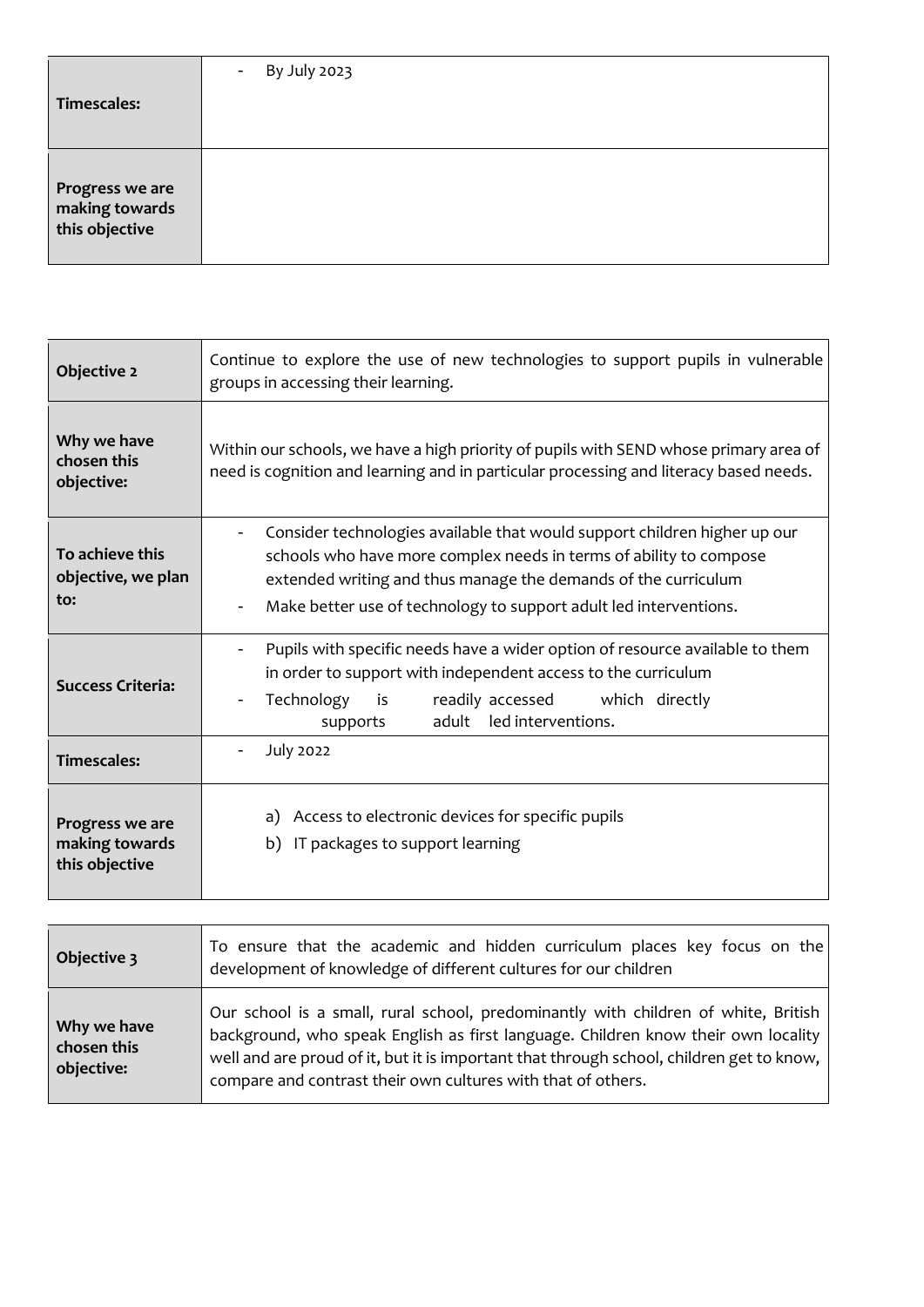| To achieve this<br>objective, we plan<br>to:        | Subject leaders to ensure that their curriculum areas have an underlying focus,<br>where appropriate, on the development of children's understanding of<br>different cultures<br>Subject leaders and SLT to consider how we can further develop the hidden<br>$\blacksquare$<br>curriculum over 2021-22 with a key cultural focus e.g. through a planned<br>schedule of events<br>All staff (and stakeholders) to proactively develop links with other faith,<br>cultural and minority groups and increase events, visits, visitors and other<br>liaison around this |
|-----------------------------------------------------|----------------------------------------------------------------------------------------------------------------------------------------------------------------------------------------------------------------------------------------------------------------------------------------------------------------------------------------------------------------------------------------------------------------------------------------------------------------------------------------------------------------------------------------------------------------------|
| <b>Success Criteria:</b>                            | Children are able to talk about their experiences and knowledge of other<br>cultures and compare this with their own<br>Art and display work around the school places emphasis on an understanding<br>$\overline{\phantom{a}}$<br>of different cultures                                                                                                                                                                                                                                                                                                              |
| <b>Timescales:</b>                                  | July 2022                                                                                                                                                                                                                                                                                                                                                                                                                                                                                                                                                            |
| Progress we are<br>making towards<br>this objective |                                                                                                                                                                                                                                                                                                                                                                                                                                                                                                                                                                      |

The school will update all published equality documentation annually and will publish its objectives at least every four years.

## **11. Collecting and using information**

The school will collect equality information for the purpose of:

- Identifying key issues, e.g. unlawful discrimination in teaching methods.
- Assessing performance, e.g. benchmarking against similar organisations locally or nationally.
- Taking action, e.g. adapting working practice to accommodate the needs of staff who share protected characteristics.

The school will build an equality profile for staff to assist with identifying any issues within their recruitment regime. The school will obtain the following information from their staff

- Recruitment and promotion
- Numbers of part-time and full-time staff
- Pay and remuneration
- Training
- Return to work of women on maternity leave
- Return to work of disabled employees following sick leave relating to their disabilities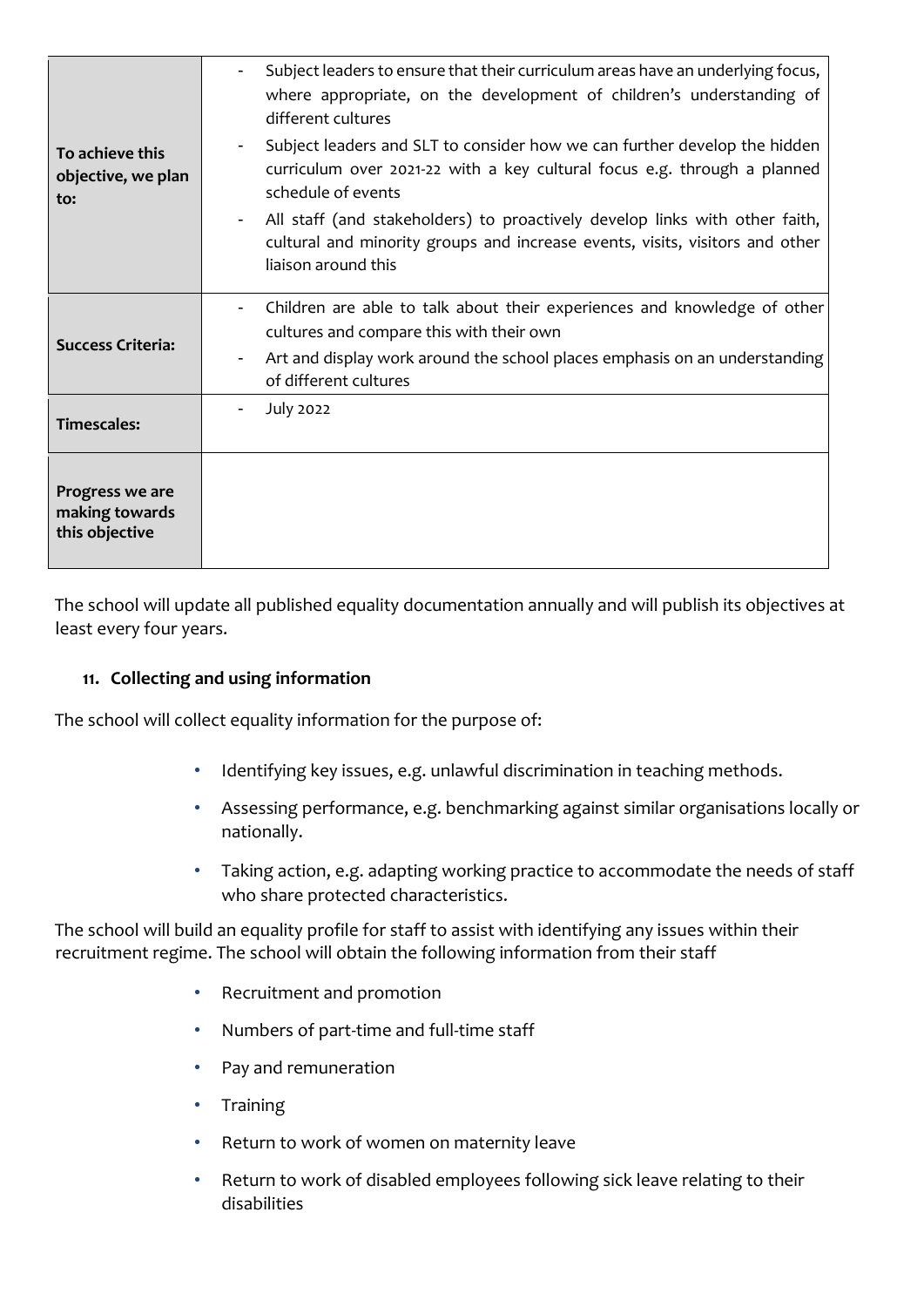- Appraisals
- Grievances (including about harassment)
- Disciplinary action (including for harassment)
- Dismissals and other reasons for leaving

The school will use the information they obtain to analyse any gaps present in their equality workings and procedures.

Any personal data the school collects will be processed in accordance with the Data Protection Policy (GDPR Compliant).

# **12. Addressing prejudice-related incidents**

The school is opposed to all forms of prejudice and we recognise that pupils and staff who experience any form of prejudice-related discrimination may fare less well in the education system.

The school will ensure that pupils and staff are aware of the impact of prejudice in order to prevent any incidents from occurring.

If incidents continue to occur, the school will address them immediately and report them to the LA.

# **The following is guidance on the procedure for dealing with prejudice-related incidents:**

Any adult witnessing an incident or being informed about an incident must follow these agreed procedures:

- stop the incident and comfort the person who is the victim;
- if appropriate, reprimand the aggressor and inform the victim what action has been taken;
- if the incident is witnessed by other pupils, tell them why it is wrong;
- report the incident to the Headteacher and inform them of any action taken
- inform the class teacher(s) of both the victim and the aggressor when the incident relates to a child in school
- record what happened using the schools recording system for such incidents  $\square$  inform both sets of parents, if appropriate.

Incidents will be dealt with in a sensitive manner. The PSHE curriculum will be used to help promote a positive image of all members of society, with particular reference to the protected characteristics made reference to in this policy.

All prejudice related incidents will be recorded and reported to the Governing Body by the Headteacher.

# **13. Appeal process**

Staff members retain the right to appeal against a decision on the acceptability of their appearance e.g. dress code, using the school's grievance procedure.

The school will adhere to the Complaints Policy when following the grievance procedure.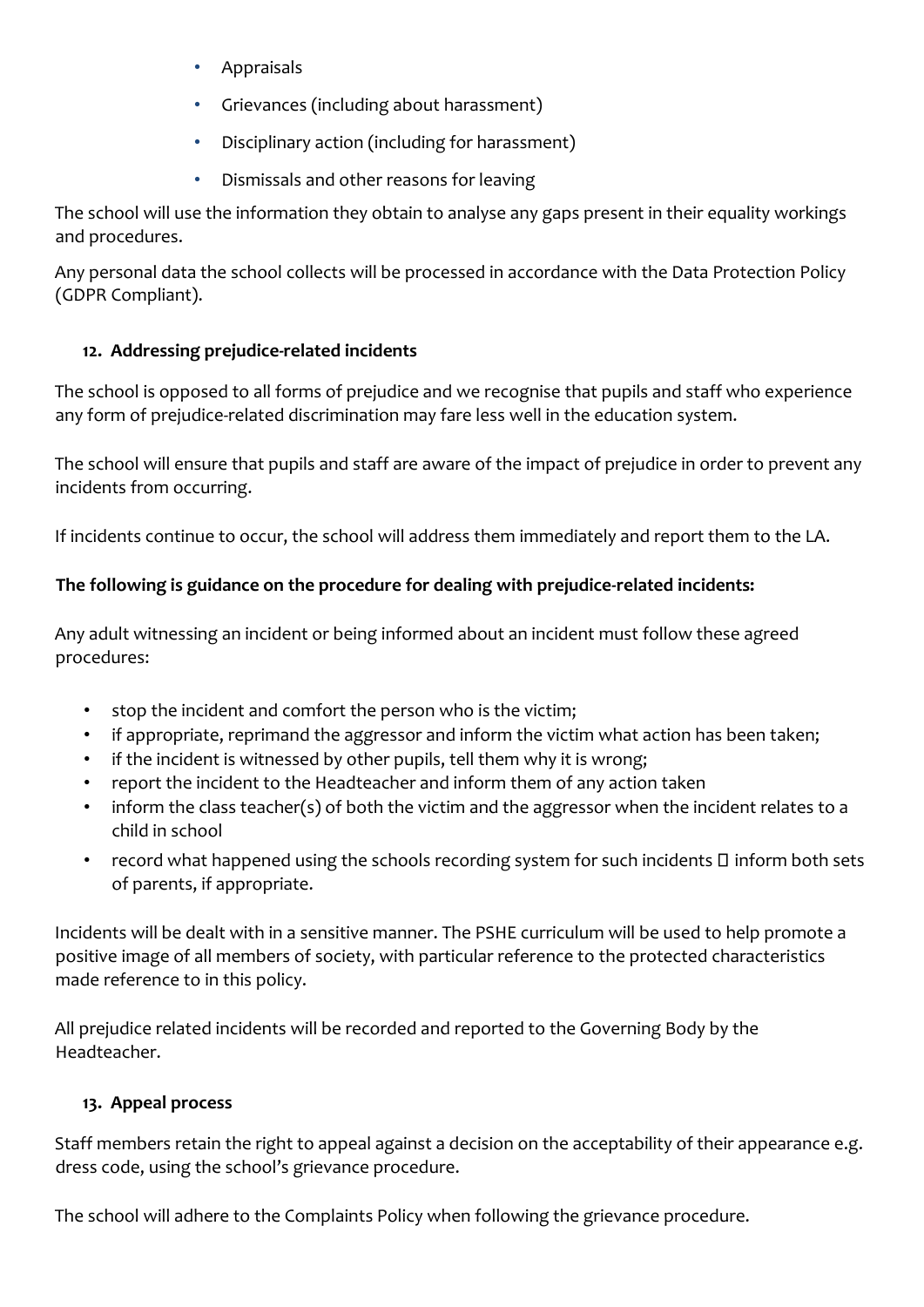#### **14. Curriculum**

All pupils will be entitled to access a broad and balanced curriculum and to teaching and learning opportunities which meet their needs, including extra support where this has been identified as a statutory need.

When planning the curriculum, the school will take every opportunity to promote and advance equality. Each curriculum subject will be kept under review to ensure that it reflects the principles set out above

When teaching the curriculum, the school will promote equality and will not subject individuals to discrimination.

The school will develop an appropriate curriculum for all pupils in all vulnerable groups.

The school will ensure PSHE lessons are designed for pupils to develop their knowledge of the world and the importance of equality

## **15. Staffing - Recruitment, Training and Professional Development**

The school is required to supply the LA with employment data related to all groups employed. The school is committed to attracting and developing a workforce on a basis of merit. The recruitment process will be monitored to ensure that there is no bias based on the protected characteristics. No teaching and support staff posts are sex specific. All staff have equal access to in-service training and posts of responsibility.

#### **16. Religious observance**

We respect the religious beliefs and practice of all staff, pupils and parents, and comply with reasonable requests relating to religious observance and practice.

## **17. Monitoring arrangements**

The Headteacher alongside the Deputy Headteacher will update the equality information we publish, at least every year.

This document will be reviewed by Governing Body at least every 4 years.

This will be monitored and evaluated in the following ways:

- The attainment of pupils with protected characteristics and those from vulnerable groups and address any issues of differential progress and achievement
- Equal opportunities recruitment data
- Ofsted inspection judgements on equality and diversity
- Incident records related to harassment and bullying
- The exclusion and other aspects of the behaviour management system by protected characteristics